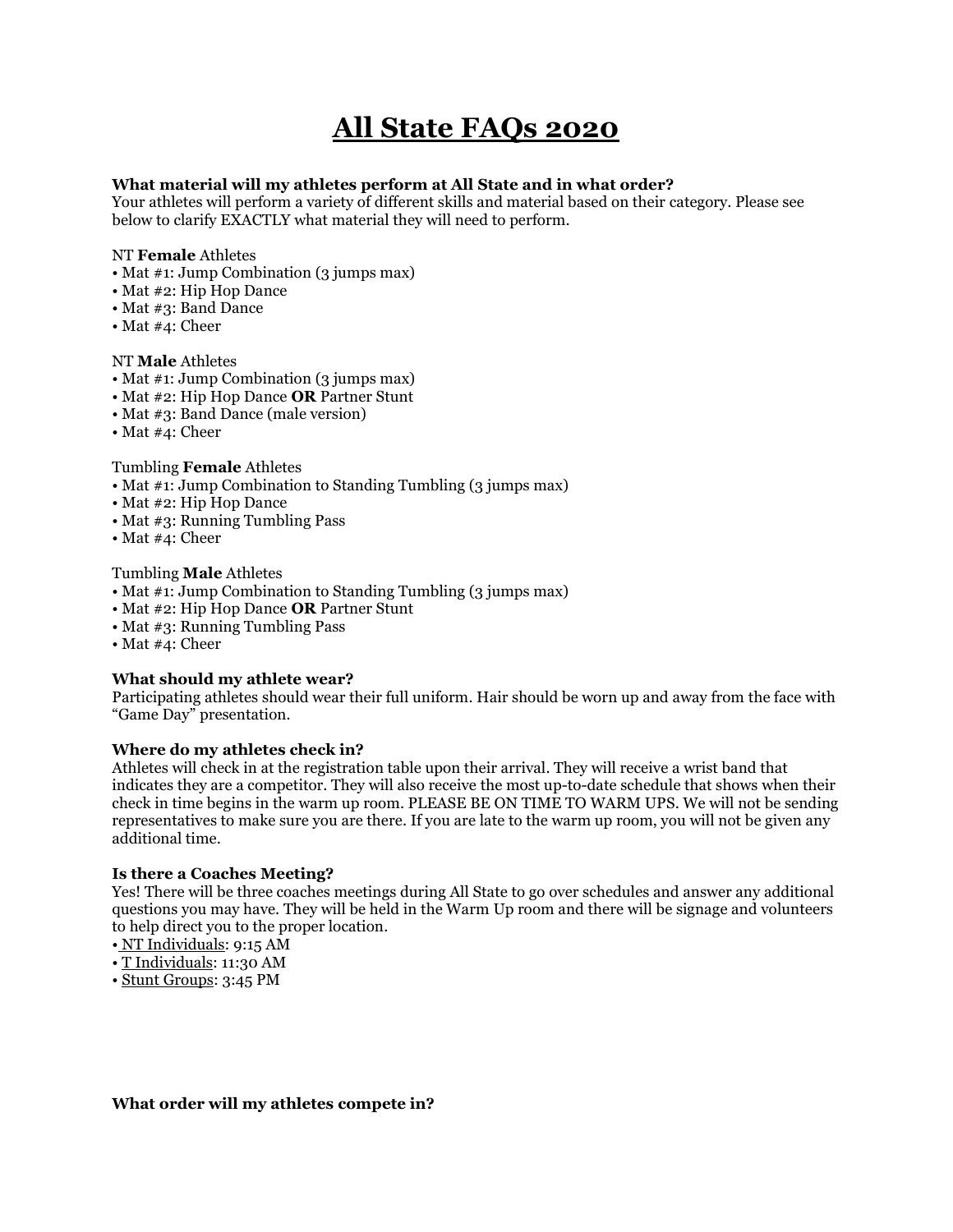Athletes will compete in alphabetic order by LAST name within each category as often as possible. Once the schedule is released, if you feel your athletes are too close together, we will do our best to accommodate those changes. Your athlete will have a number assigned to them at check in and it will be written on their leg (tags will be used for male athletes).

- NT Individuals: Last name A-Z
- T Individuals: Last name A-Z
- Stunt Groups: School name A-Z (alternating divisions)

### Will music be provided?

Music players will be available in the warm up room, but you will need to bring your own device to play music (iphone, ipod, mp3, etc.). Aux cords will be provided as well, but if you need an adaptor, please make sure you have one with you. You DO NOT need to have someone to play music for you in the main gym. Dance music will begin when the judge signals to the athlete that they are ready and the athlete is in place to begin.

#### How will the timing work?

INDIVIDUALS: Once an athlete checks into the warm up room, they will have SIX minutes before their warm up time begins. They will then have FOUR minutes to warm up any material they need to on their warm up panel (2 mats). They will then have SIX minutes before they check into the main gym and another SIX minutes before they start their first mat (jumps).

GROUP STUNTS: Once a group checks into the warm up room, they will have SIX minutes before their warm up time begins. They will then have SIX minutes to warm up any material they need to on their warm up panel (2 mats). They will then have SIX minutes before they check into the main gym and another SIX minutes before they take the floor.

#### As a Coach, where do I go during warm ups & while they perform?

Coaches should accompany their athletes in the warm up room and there is reserved seating for Coaches in the main gym. The first row of the bleachers (behind the judges), will be available for you to follow your athletes along as they compete. You cannot, however, be on the mat with your athlete or spot any skills. As an added note, you are only allowed to stunt in the warm up room during your scheduled time.

#### How will my athletes know when to start performing their material?

Once it is your athlete's scheduled mat time, there will be a green flag that is raised to let them know the judge is ready for their performance. Multiple mats will be going at the same time, so athletes will need to be loud in their cheer and stay focused on their panel. The 'Hip Hop Dance' music will play first, then the 'Band Dance' during the NT Division so the music will not overlap.

#### How will my athletes be judged?

Attached to this email are the rubrics for each category. Please read through each category to see what criteria judges will be looking for. UPDATE: Your 'Jump Combo' will have a maximum of three jumps. This does not mean you must do three jumps. This means that you do not need to do more than three jumps to receive a max score in difficulty.

#### How do the stunt groups begin their routine?

Stunt groups should begin as shown in the posted video.

# Can my stunt group have a front spot?

No. All stunt groups will have 4 athletes.

#### What would happen in event of a "tie score?"

Tie-breaks will be decided by the following:

- NT Individuals: Sum of Band Dance & Cheer score
- T Individuals: Sum of Jump Combo & Running Tumbling score
- Stunt Groups: Sum of Overall Impression scores

# What time are awards & what awards should we expect to see given out?